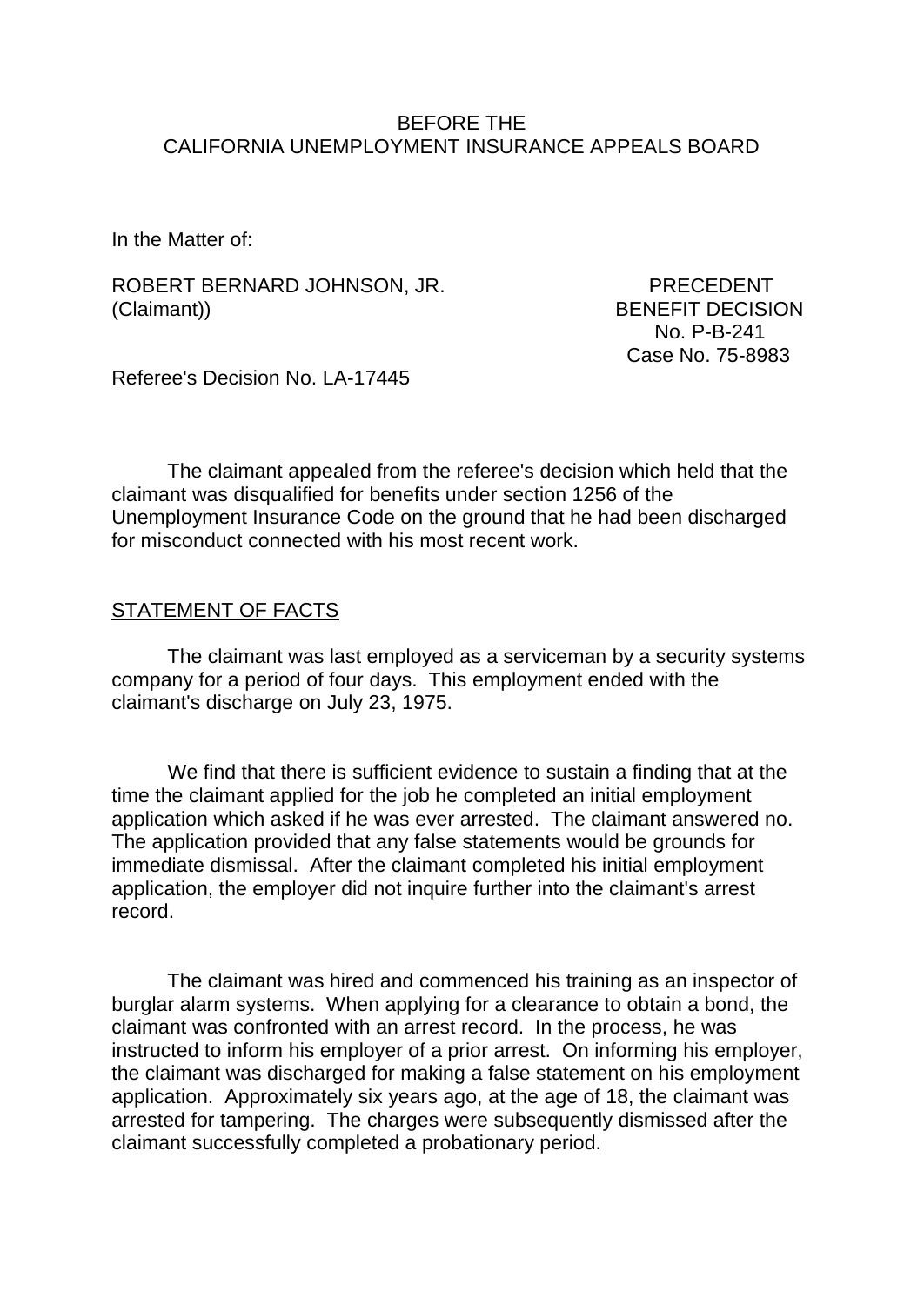# REASONS FOR DECISION

Section 1256 of the Unemployment Insurance Code provides that an individual is disqualified for benefits if he has been discharged for misconduct connected with his most recent work.

In Appeals Board Decision No. P-B-3, we found that the four elements necessary to establish misconduct are:

- 1. A material duty owed by the claimant to the employer under the contract of employment;
- 2. A substantial breach of that duty;
- 3. A breach which is a wilful or wanton disregard of that duty; and
- 4. A disregard of the employer's interests, which tends to injure the employer.

In Appeals Board Decision No. P-B-77, we held that in facts similar to the present case the employer had the right to inquire of a prospective employee as to matters of his arrest record and a claimant who, without justification, failed to reveal his arrest record substantially breached a duty owed the employer. In holding that the claimant was discharged for misconduct, we stated:

"Counsel for the claimant has cited no statutory authority prohibiting employers from questioning prospective employees concerning arrests or convictions, and we are not aware of any such prohibition. The California Labor Code does limit the areas of inquiry an employer may make in connection with prospective employment but the disclosure of an arrest record is not one of them. (See, for example, section 1420 of the Labor Code). The act of making application for employment carries with it of necessity the requirement that matters of proper concern to a prospective employer are open to its inquiry. This inquiry may be very broad. Considering the nature of the job for which the claimant made application, security guard, and the nature of the employer's business, we can only conclude that the inquiry was proper and a necessary safeguard to the employer in the selection and retention of its employees."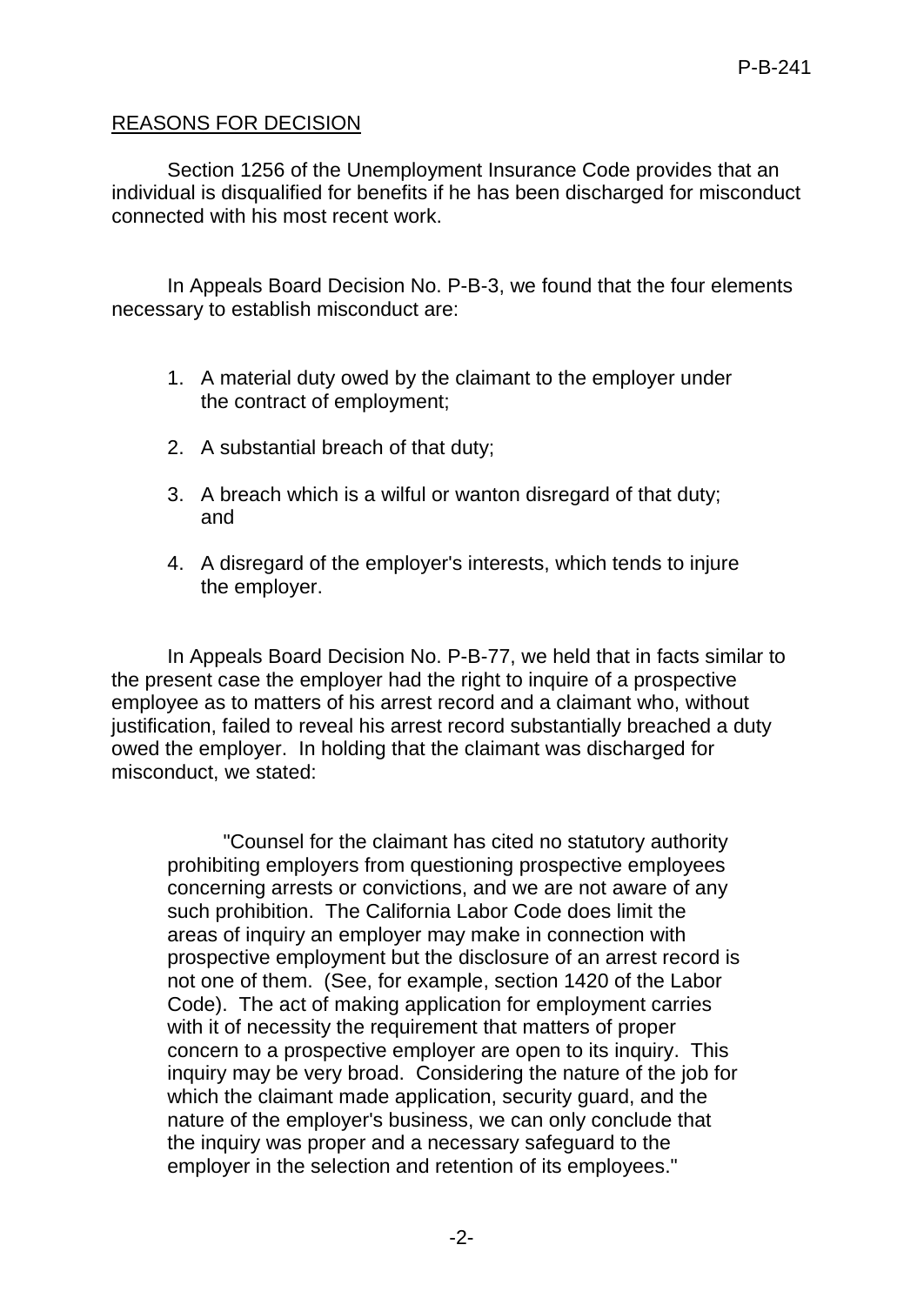Subsequent to our decision in Appeals Board Decision No. P-B-77, the Legislature passed into law section 432.7 of the Labor Code. It provides:

"No employer, public or private, shall require on an initial employment application form a record of arrests or any questions regarding arrest records. Questions regarding convictions are permitted. Questions regarding arrest records are permitted in the employment process following receipt of the initial application form. Nothing in this section shall prevent a public agency authorized by law from requesting arrest records from the Division of Law Enforcement. A violation of this section is a misdemeanor punishable by a fine not to exceed five hundred dollars (\$500).

"This section does not apply to persons seeking employment as peace officers."

It is apparent that our decision in Appeals Board Decision No. P-B-77 is too broad and sweeping under the present law. We must limit the application of Appeals Board Decision No. P-B-77 to those cases where the employer has a legitimate basis for inquiring into the arrest records of potential employees.

The facts in the present case show that the claimant was asked on his initial employment application whether he was ever arrested. The claimant answered no. When the claimant made application to be bonded in his employment, he revealed to his employer a prior arrest without conviction which resulted in his discharge. Under section 432.7 of the Labor Code, the employer had no right to inquire into the claimant's arrest record on the initial employment application. It follows that the claimant had no duty to reveal his arrest record at that time. After the initial application was filed by the claimant, the employer had an opportunity to inquire as to the claimant's arrest record, because the law does not prohibit questions regarding arrest records in the employment process following receipt of the initial application form.

The claimant did not withhold information from the employer or falsify answers concerning his arrest record after the initial application was filed. Under such circumstances, we cannot find the employer's request of the claimant to answer a question in an initial employment application to be the basis for establishing misconduct when such action is in violation of state law.